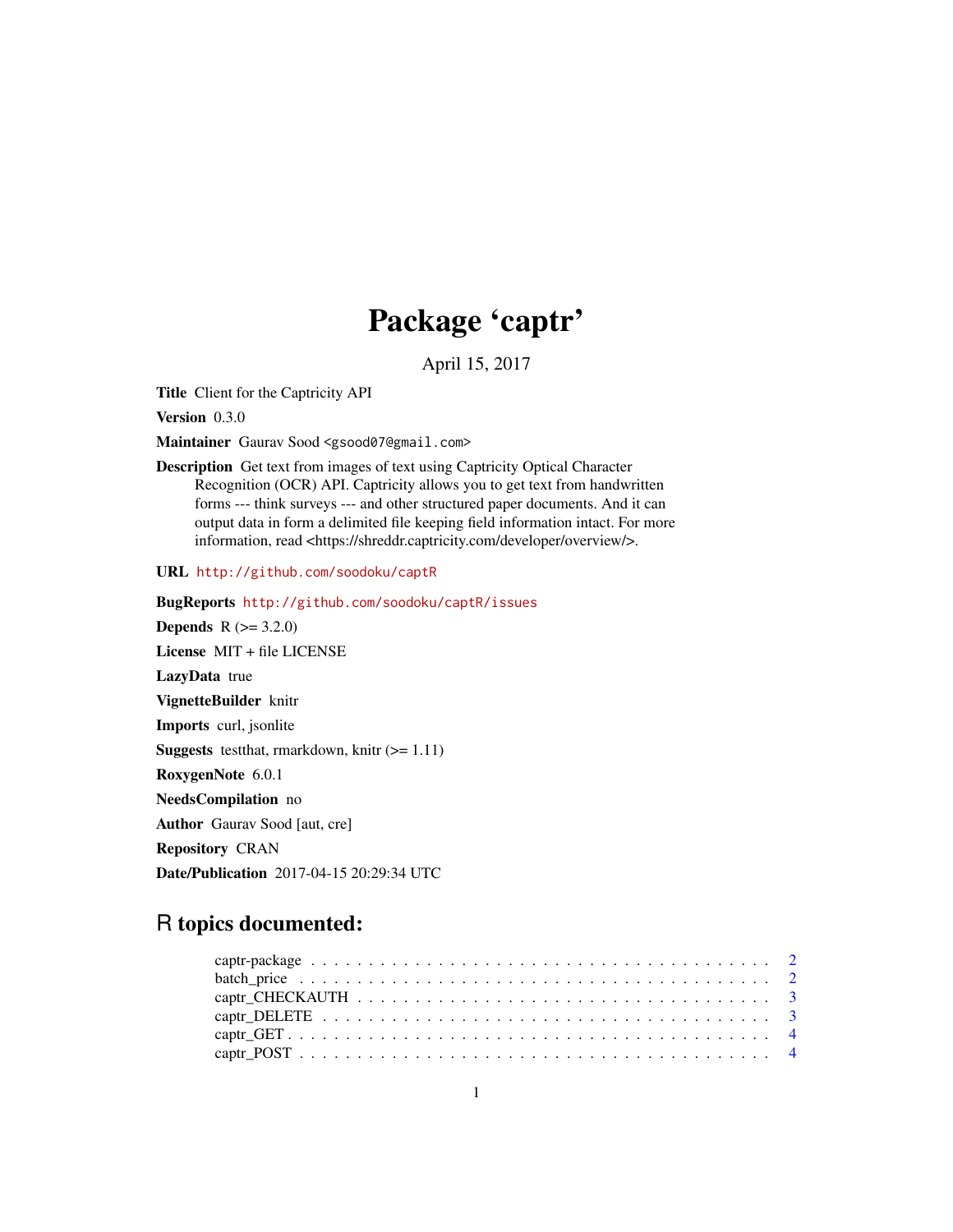<span id="page-1-0"></span>

|       | -6                        |
|-------|---------------------------|
|       |                           |
|       | $\overline{7}$            |
|       | $\overline{\phantom{0}}8$ |
|       |                           |
|       |                           |
|       |                           |
|       |                           |
|       |                           |
|       |                           |
|       |                           |
|       |                           |
|       |                           |
|       |                           |
|       |                           |
|       |                           |
|       |                           |
| Index | 18                        |

captr-package *captr: R Client for the Capticrity API*

# Description

OCR images and forms. See <https://captricity.com/>. Details about results of calls to the API can be found at <https://shreddr.captricity.com/developer/>.

Your need credentials to use this application. If you haven't already, you can get this at [https:](https://shreddr.captricity.com/developer/) [//shreddr.captricity.com/developer/](https://shreddr.captricity.com/developer/).

# Author(s)

Gaurav Sood

batch\_price *Price of a Batch*

# Description

The price for processing the batch.

### Usage

 $batch\_price(batch_id = NULL, ...)$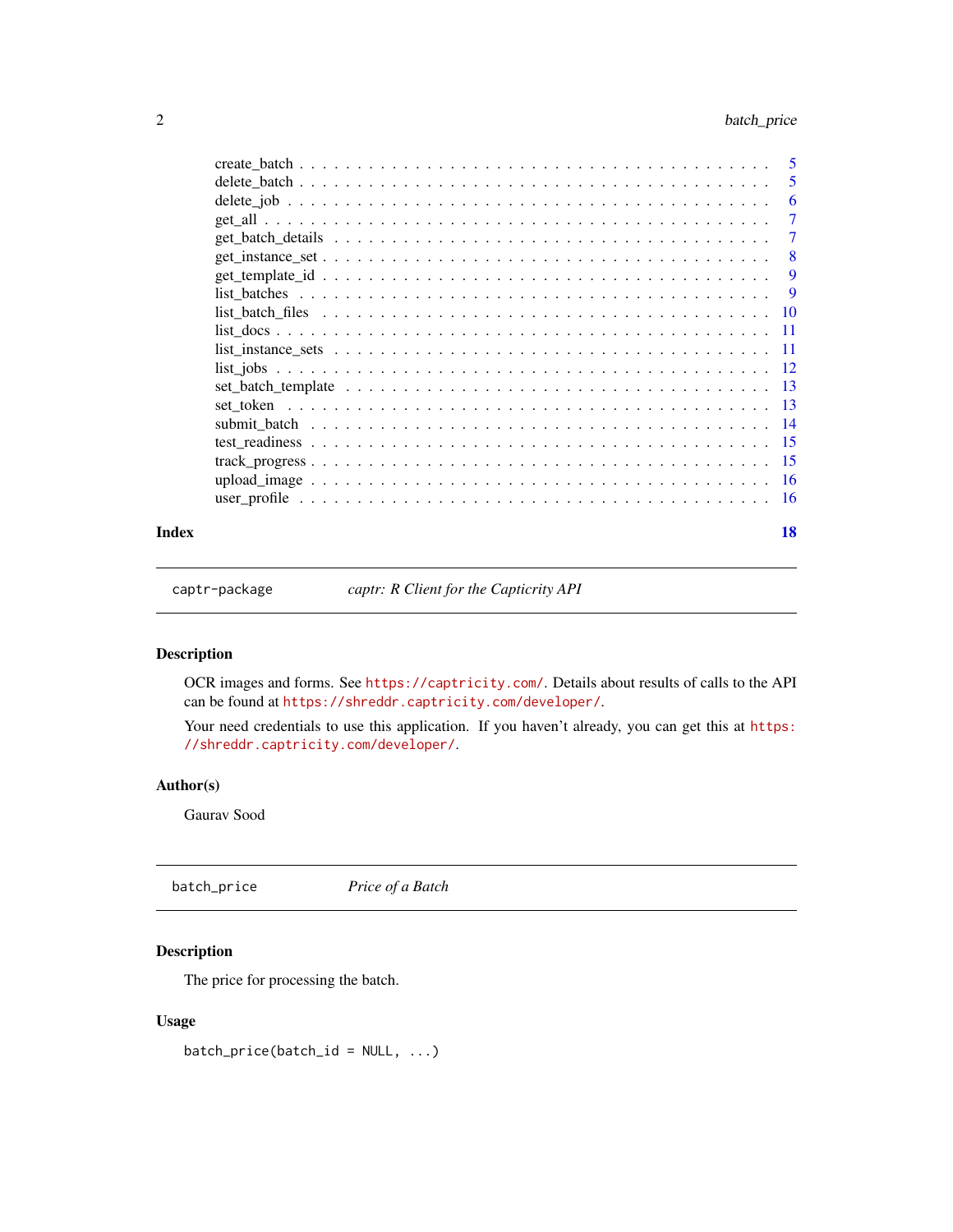# <span id="page-2-0"></span>Arguments

| batch_id | ID for the batch; Required; String.       |
|----------|-------------------------------------------|
| $\cdot$  | Additional arguments passed to captr_GET. |

# Value

named list

# References

<https://shreddr.captricity.com/developer/>

# Examples

```
## Not run:
batch_price("batch_id")
```
## End(Not run)

captr\_CHECKAUTH *Check if authentication information is there*

# Description

Check if authentication information is there

# Usage

captr\_CHECKAUTH()

<span id="page-2-1"></span>captr\_DELETE *DELETE*

# Description

DELETE

# Usage

 $captr$ \_DELETE(path = "", query = NULL, ...)

| path                    | path to specific API request URL                  |
|-------------------------|---------------------------------------------------|
| query                   | query list                                        |
| $\cdot$ $\cdot$ $\cdot$ | Additional arguments passed to curl_fetch_memory. |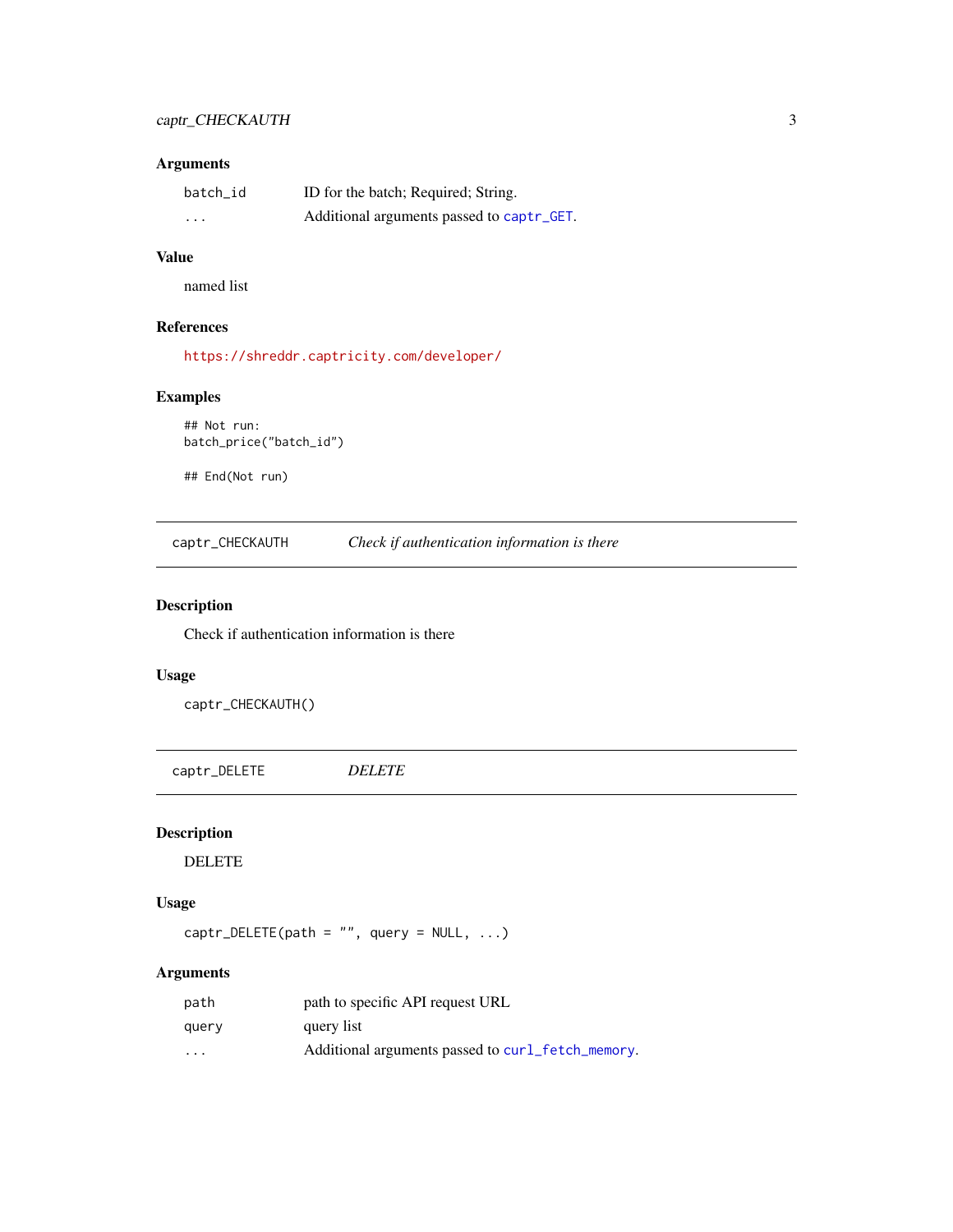# <span id="page-3-0"></span>Value

list

<span id="page-3-1"></span>

| <b>GET</b>                                        |
|---------------------------------------------------|
|                                                   |
|                                                   |
|                                                   |
| captr_GET(path = "", query = $NULL, )$            |
|                                                   |
| path to specific API request URL                  |
| query list                                        |
| Additional arguments passed to curl_fetch_memory. |
|                                                   |
|                                                   |
| <b>POST</b>                                       |
|                                                   |

# <span id="page-3-2"></span>Description

POST

# Usage

 $captr_POST(path = "", query = NULL, ...)$ 

# Arguments

| path                    | path to specific API request URL                  |
|-------------------------|---------------------------------------------------|
| query                   | query list                                        |
| $\cdot$ $\cdot$ $\cdot$ | Additional arguments passed to curl_fetch_memory. |

# Value

list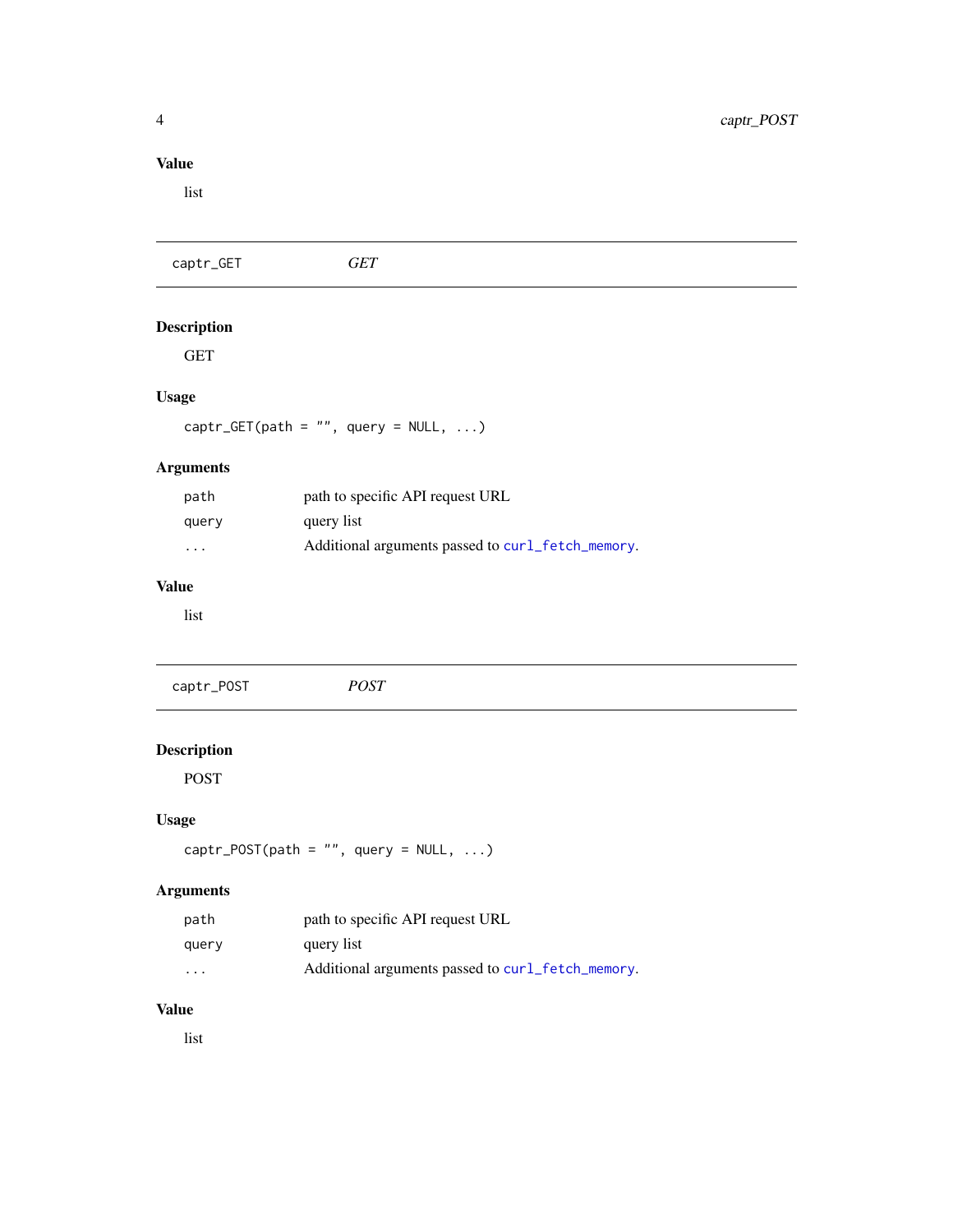<span id="page-4-0"></span>create\_batch *Create Batch*

# Description

Create a new batch.

# Usage

```
create_batch(batch_name = NULL, ...)
```
# Arguments

| batch_name              | name of the batch; Required; character     |
|-------------------------|--------------------------------------------|
| $\cdot$ $\cdot$ $\cdot$ | Additional arguments passed to captr_POST. |

# Value

List of length 26. Includes information like created\_by, user\_id, etc.

# References

<https://shreddr.captricity.com/developer/api-reference/#v1-batch>

# Examples

## Not run: create\_batch(batch\_name = "name\_of\_batch")

## End(Not run)

delete\_batch *Delete a Batch*

# Description

Delete a Batch

# Usage

```
delete_batch(batch_id = ", ...)
```

| batch id | ID for the batch                             |
|----------|----------------------------------------------|
| $\cdots$ | Additional arguments passed to captr_DELETE. |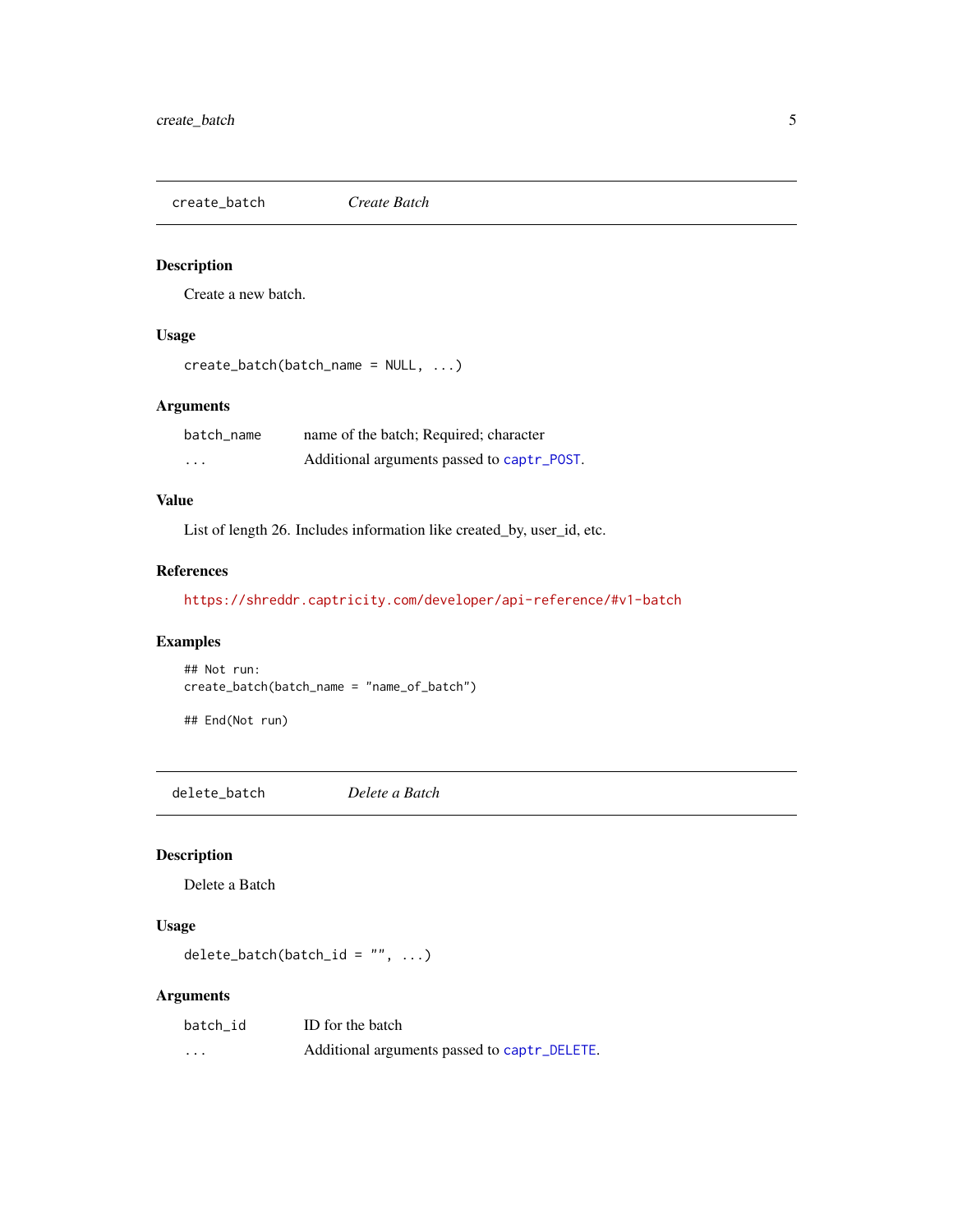# References

<https://shreddr.captricity.com/developer/api-reference/#v1-batches>

# Examples

```
## Not run:
delete_batch("batch_id")
```
## End(Not run)

delete\_job *Delete a Job*

# Description

Delete a Job

# Usage

 $delete\_job(job\_id = "", ...)$ 

# Arguments

| job_id | ID for the job (which you get from related job id field of submit batch) |
|--------|--------------------------------------------------------------------------|
| .      | Additional arguments passed to captr_DELETE.                             |

# References

<https://shreddr.captricity.com/developer/api-reference/#v1-batches>

# Examples

```
## Not run:
delete_job("job_id")
```
<span id="page-5-0"></span>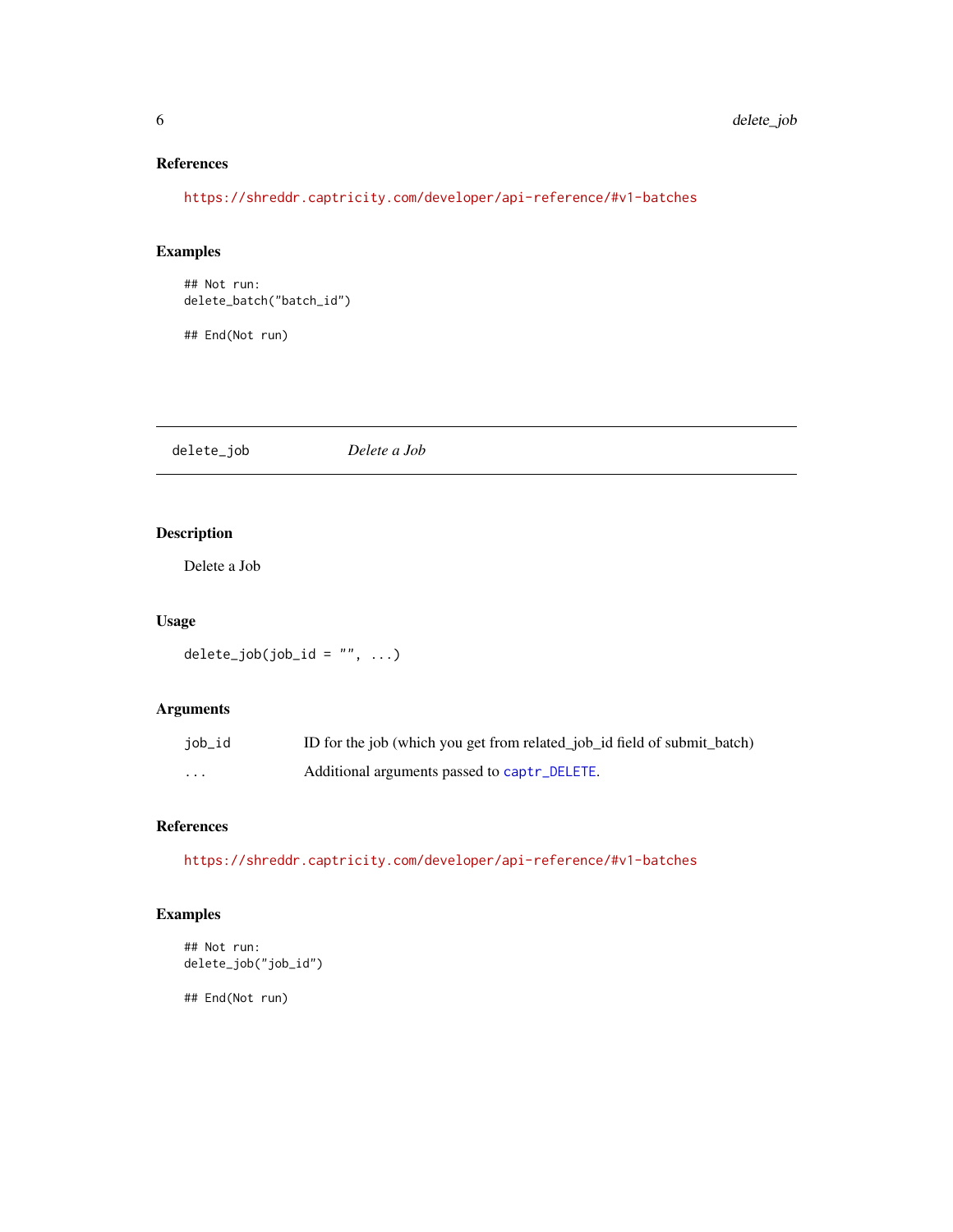<span id="page-6-0"></span>

Get all the data

# Usage

 $get\_all(job\_id = "", output\_dir = "./")$ 

# Arguments

| job_id     | ID for the job   |
|------------|------------------|
| output_dir | output directory |

# References

<https://shreddr.captricity.com/developer/>

# Examples

## Not run: get\_all(job\_id ="job\_id") ## End(Not run)

get\_batch\_details *Get Details of a particular batch*

# Description

Get details such as who the batch was created by, user id of the creator, name of the batch, whether or not the batch has been submitted for processing, files in the batch, etc.

#### Usage

 $get\_batch\_details(batch\_id = "", ...)$ 

| batch id | ID for the batch                          |
|----------|-------------------------------------------|
| $\cdots$ | Additional arguments passed to captr_GET. |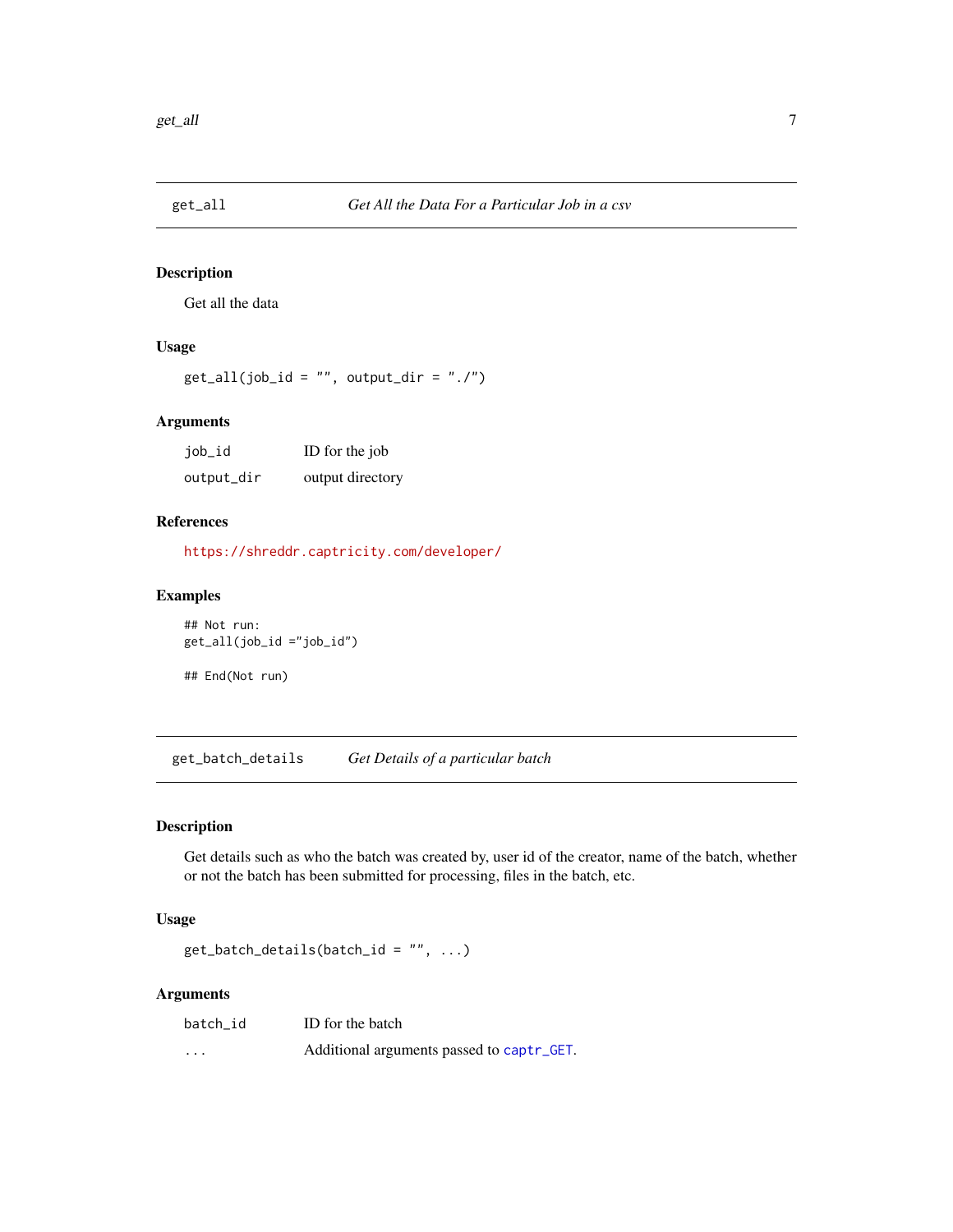# <span id="page-7-0"></span>Value

list of length 26.

# References

<https://shreddr.captricity.com/developer/api-reference/#v1-batch>

# Examples

```
## Not run:
get_batch_details("batch_id")
```
## End(Not run)

get\_instance\_set *Get Instance Set*

#### Description

If you are interested in getting data from one particular form, use this function.

# Usage

```
get_instance_set(instance_set_id = "", ...)
```
# Arguments

instance\_set\_id ID for the form (instance\_set) (which you get from list\_instance\_sets) ... Additional arguments passed to [captr\\_GET](#page-3-1).

# References

<https://shreddr.captricity.com/developer/>

# Examples

```
## Not run:
get_instance_set("instance_set_id")
```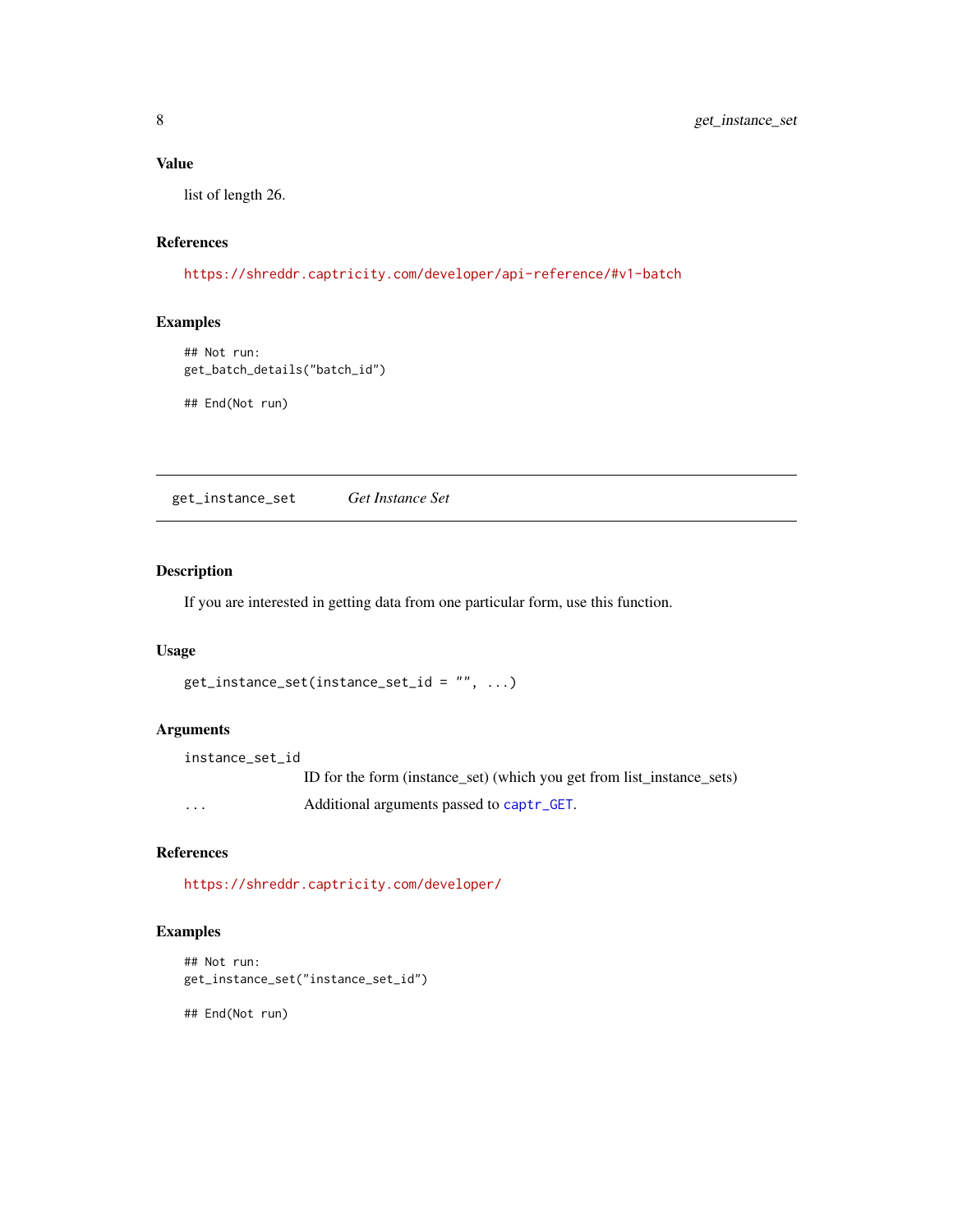<span id="page-8-0"></span>To digitize documents, create a template using the Captricity Web UI at [https://shreddr.captric](https://shreddr.captricity.com/job/)ity. [com/job/](https://shreddr.captricity.com/job/) The template tells Captricity which data to get from where in the document.

# Usage

```
get_template_id(...)
```
# Arguments

... Additional arguments passed to [captr\\_GET](#page-3-1).

# Details

Get the template ids of all the documents

#### Value

named list

# References

<https://shreddr.captricity.com/developer/>

# Examples

```
## Not run:
get_template_id()
```
## End(Not run)

|  | list_batches | List Batches |  |
|--|--------------|--------------|--|
|--|--------------|--------------|--|

# Description

A list of batches owned by the calling account.

# Usage

list\_batches(...)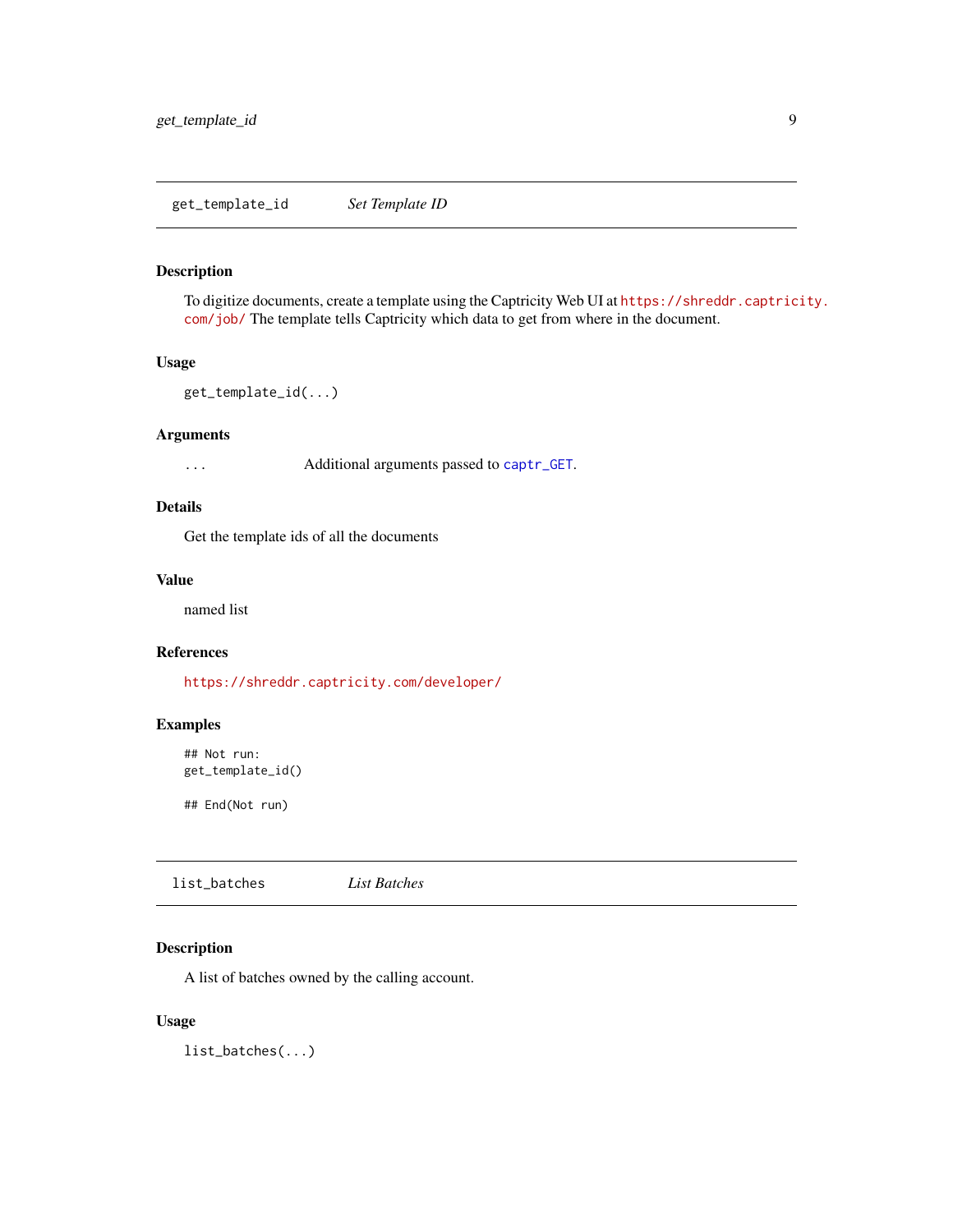#### <span id="page-9-0"></span>Arguments

... Additional arguments passed to [captr\\_GET](#page-3-1).

# Value

named list. Prints number of batches by default. Named list has 15 items: total\_batch\_cost\_in\_fields, user\_included

#### References

<https://shreddr.captricity.com/developer/api-reference/#v1-batches>

# Examples

## Not run: list\_batches()

## End(Not run)

list\_batch\_files *List all the files in a batch*

# Description

List all the files in a batch

# Usage

```
list\_batch\_files(batch\_id = "", ...)
```
# Arguments

| batch id | ID for the batch; Required; String        |
|----------|-------------------------------------------|
| $\cdots$ | Additional arguments passed to captr_GET. |

# Value

list. If no files in a batch, an empty list

## References

<https://shreddr.captricity.com/developer/>

# Examples

```
## Not run:
list_batch_files("batch_id")
```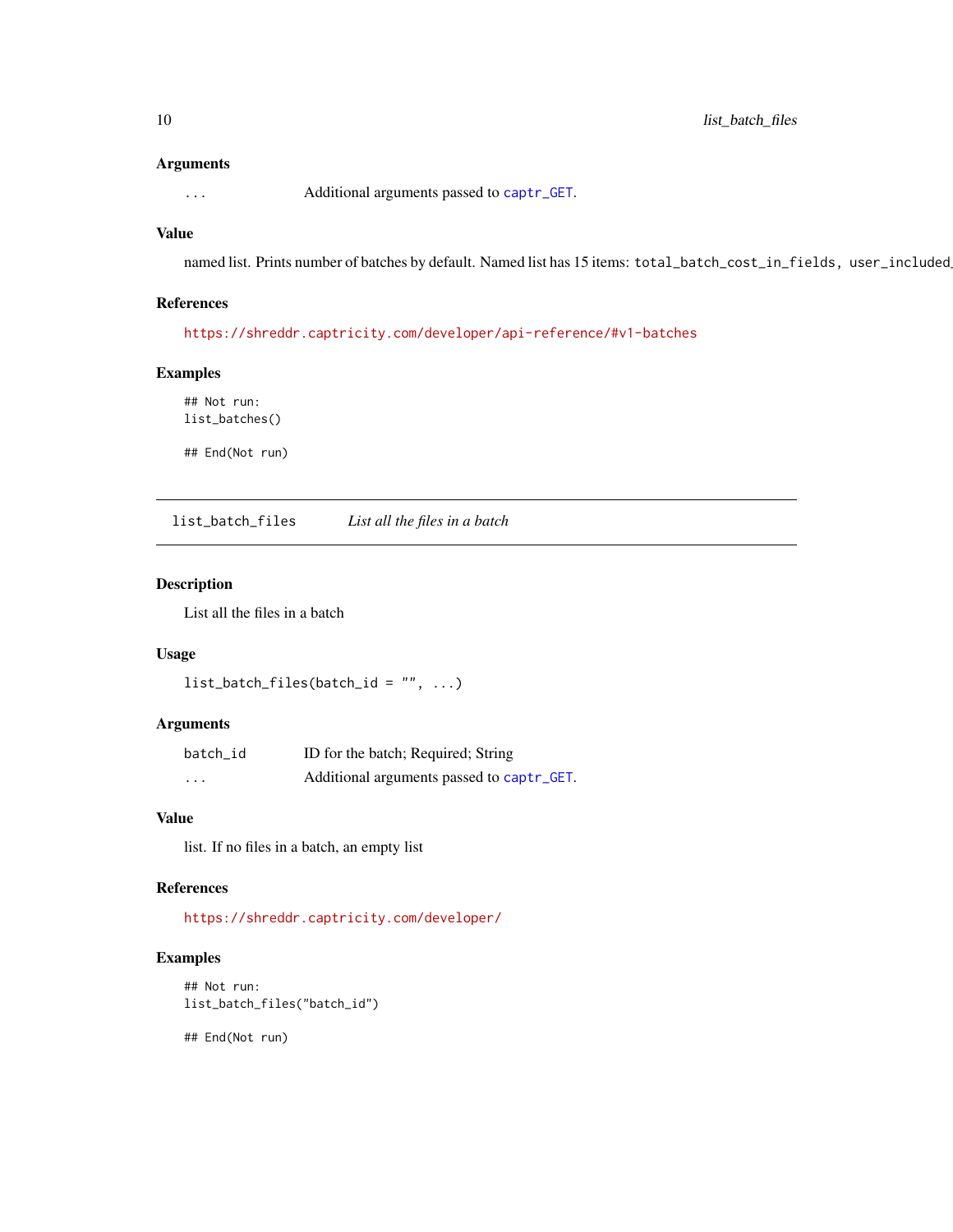<span id="page-10-0"></span>

A list of document resources owned by the calling account.

#### Usage

list\_docs(...)

# Arguments

... Additional arguments passed to [captr\\_GET](#page-3-1).

# Value

data.frame Prints total number of documents by default.

# References

<https://shreddr.captricity.com/developer/api-reference/#v1-documents>

#### Examples

## Not run: list\_docs()

## End(Not run)

list\_instance\_sets *List Instance Sets*

# Description

List all the forms (instance sets) for a particular job. Use this to get ids of forms (instance sets) you want to download.

# Usage

 $list\_instance\_sets(job_id = "", ...)$ 

| job_id | ID for the job (which you get from related_job_id field of submit_batch) |
|--------|--------------------------------------------------------------------------|
| .      | Additional arguments passed to captr_GET.                                |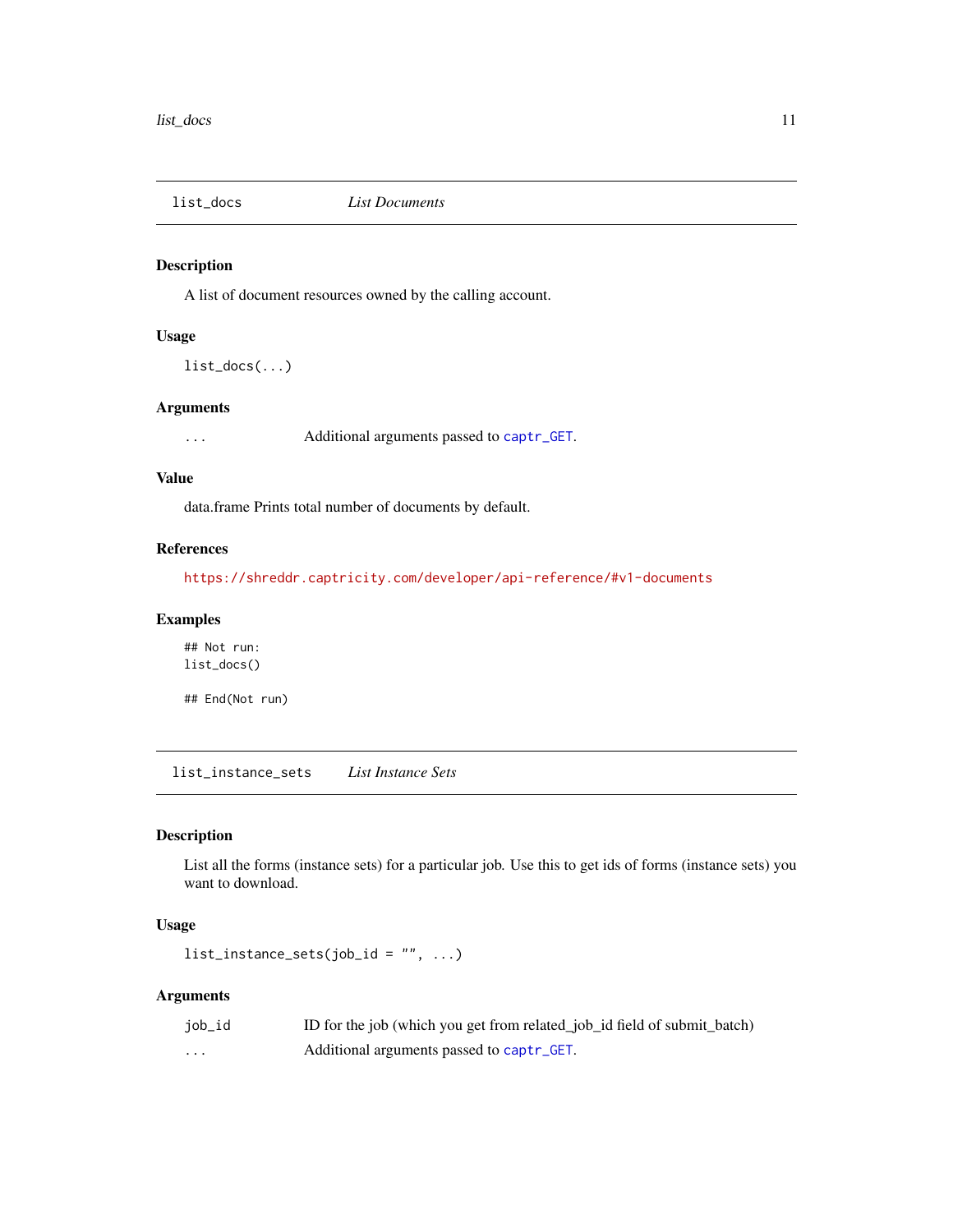#### 12 list\_jobs and the set of the set of the set of the set of the set of the set of the set of the set of the set of the set of the set of the set of the set of the set of the set of the set of the set of the set of the set

# References

<https://shreddr.captricity.com/developer/>

# Examples

## Not run: list\_instance\_sets(job\_id = "job\_id")

## End(Not run)

list\_jobs *List Jobs*

# Description

A list of jobs owned by the calling account.

# Usage

```
list_jobs(...)
```
# Arguments

... Additional arguments passed to [captr\\_GET](#page-3-1).

# References

<https://shreddr.captricity.com/developer/api-reference/#v1-jobs>

# Examples

## Not run: list\_jobs()

<span id="page-11-0"></span>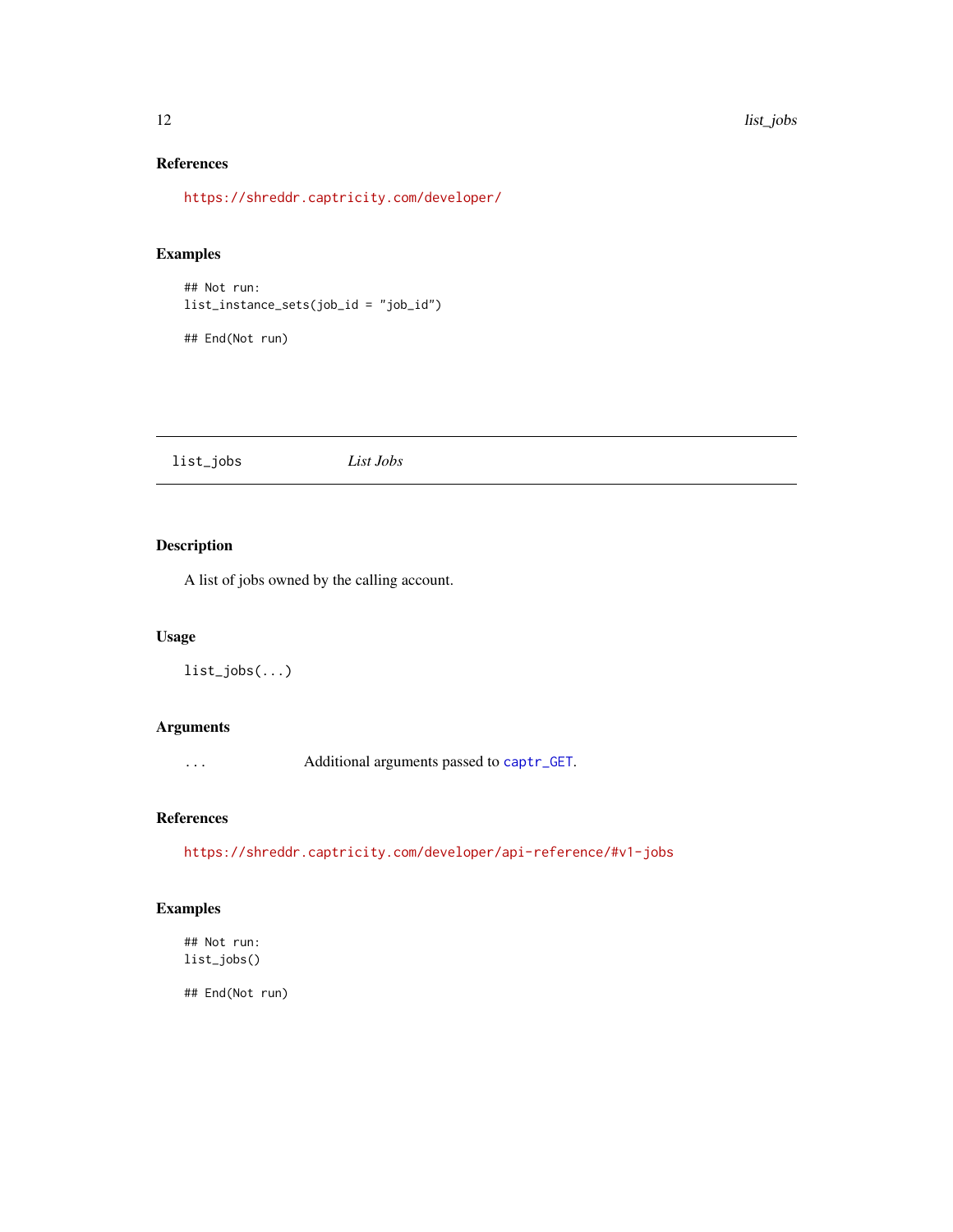<span id="page-12-0"></span>set\_batch\_template *Assign Template ID to a Batch*

#### Description

To digitize documents, create a template using the Captricity Web UI at [https://shreddr.captric](https://shreddr.captricity.com/job/)ity. [com/job/](https://shreddr.captricity.com/job/) The template tells Captricity which data to get from where in the document. Set the relevant document id using this function

# Usage

```
set_batch_template(batch_id = "", template_id = "")
```
#### Arguments

| batch id    | Batch ID            |
|-------------|---------------------|
| template_id | ID for the template |

# References

<https://shreddr.captricity.com/developer/>

#### Examples

## Not run: set\_batch\_template("batch\_id", template\_id)

## End(Not run)

set\_token *Sets Application Token*

#### Description

Captricity requires an application token to use the API. Get the token from [https://shreddr.](https://shreddr.captricity.com/) [captricity.com/](https://shreddr.captricity.com/). The functions looks for CaptricityToken in the environment. If it doesn't find it or if change is forced, it looks for arguments passed in the function. If it fails to find that, it asks for input.

#### Usage

set\_token(app\_token = NULL, force = FALSE)

| app_token | Application token. Get these from https://shreddr.captricity.com/developer/. |
|-----------|------------------------------------------------------------------------------|
| force     | Force change the Captricity Token stored in the environment                  |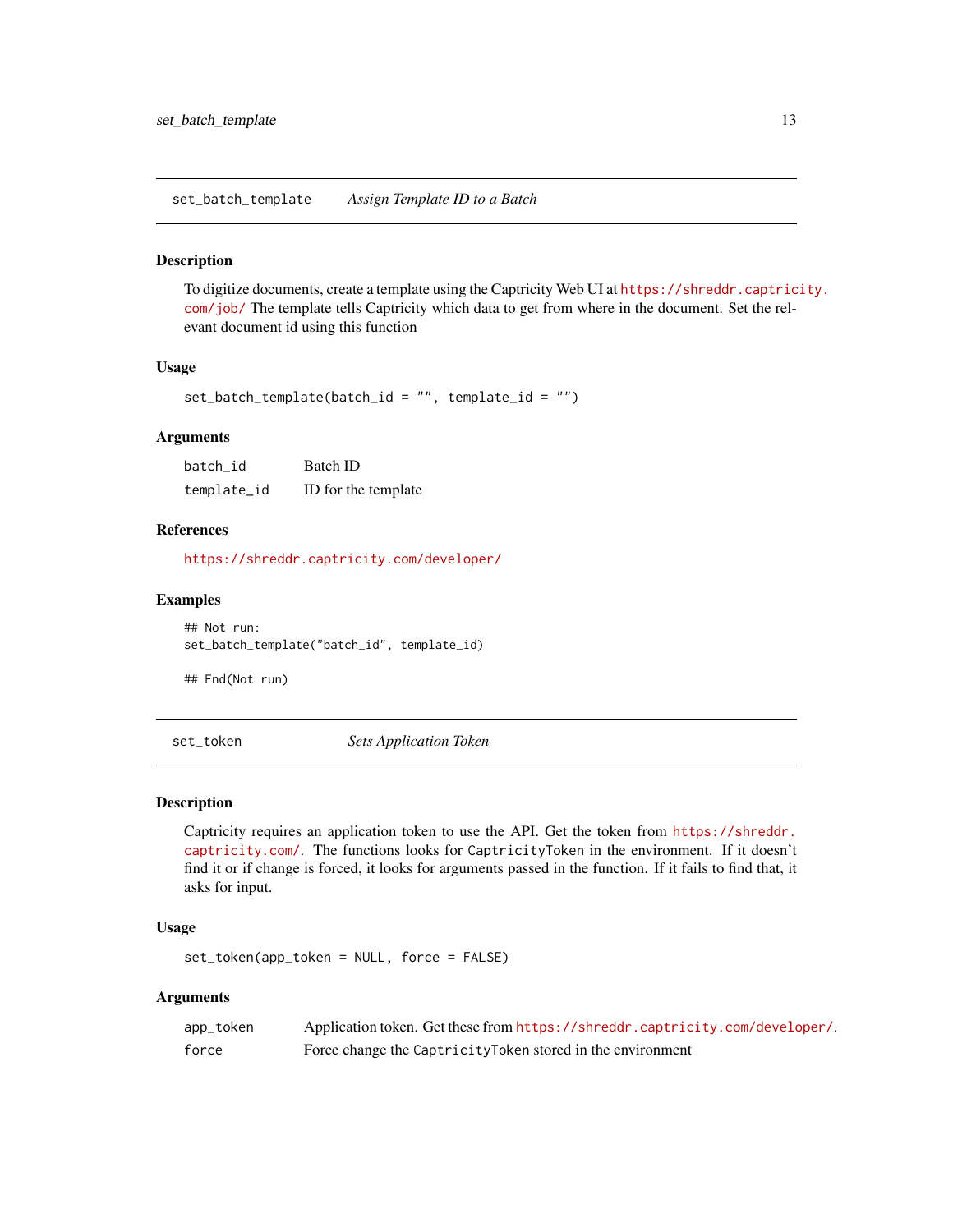# <span id="page-13-0"></span>Details

Run this function before anything else.

# References

<https://shreddr.captricity.com/developer/>

# Examples

## Not run: set\_token("app\_token")

## End(Not run)

# submit\_batch *Submit the Batch for Processing*

# Description

Submit the Batch for Processing

# Usage

```
submit_batch(batch_id = ", ...)
```
# Arguments

| batch id | ID for the batch. Required. String.        |
|----------|--------------------------------------------|
| $\cdots$ | Additional arguments passed to captr_POST. |

### References

<https://shreddr.captricity.com/developer/>

# Examples

```
## Not run:
submit_batch("batch_id")
```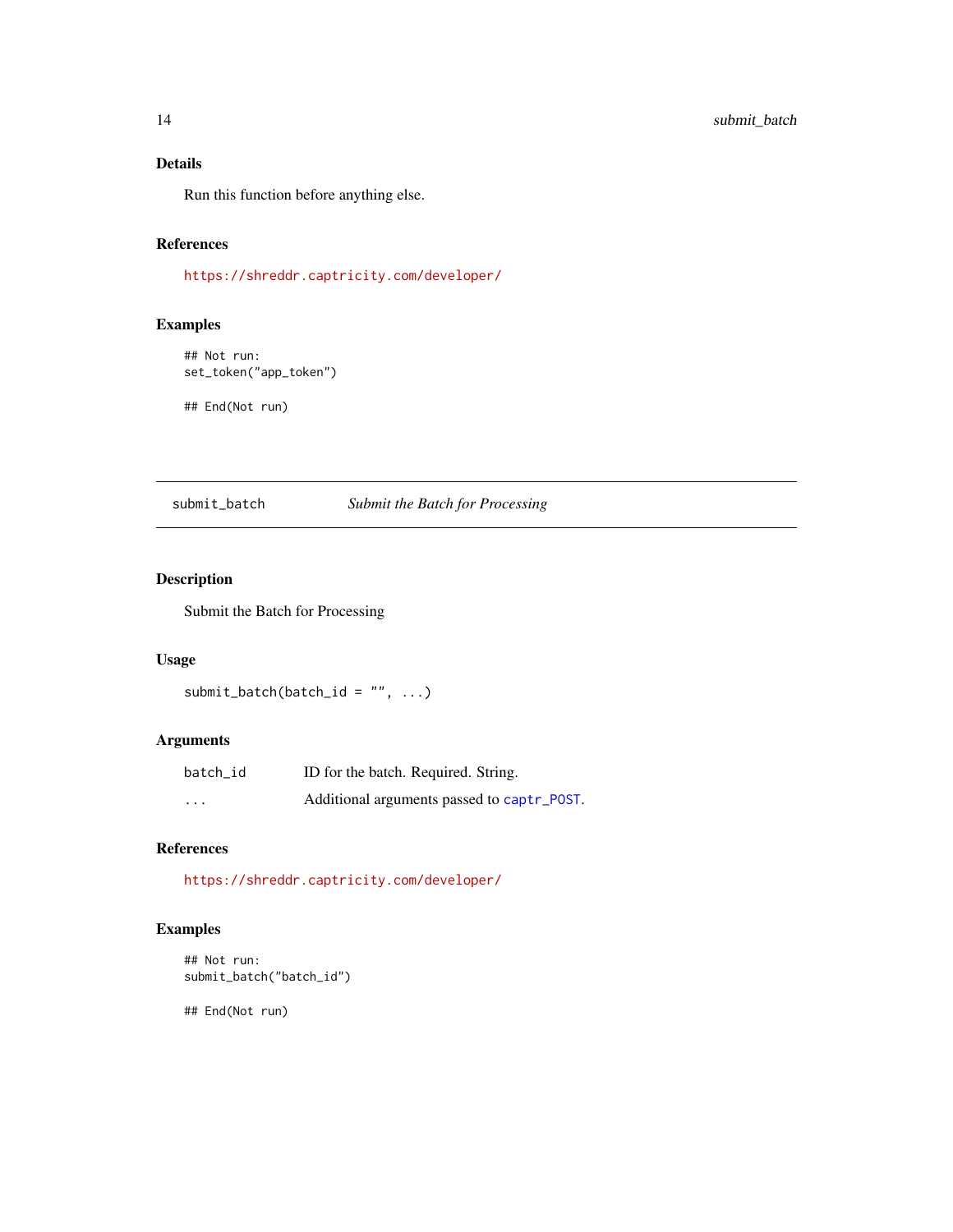<span id="page-14-0"></span>

Check if the batch is ready to be processed

# Usage

```
test_readiness(batch_id = ", ...)
```
# Arguments

| batch id | ID for the batch. Required. String.       |
|----------|-------------------------------------------|
| $\cdots$ | Additional arguments passed to captr_GET. |

# References

<https://shreddr.captricity.com/developer/>

# Examples

```
## Not run:
test_readiness("batch_id")
```
## End(Not run)

track\_progress *Track Progress of a Job*

# Description

Check what percentage of the job is digitized

# Usage

track\_progress(job\_id = "")

# Arguments

job\_id ID for the job (which you get from related\_job\_id field of submit\_batch)

### References

<https://shreddr.captricity.com/developer/>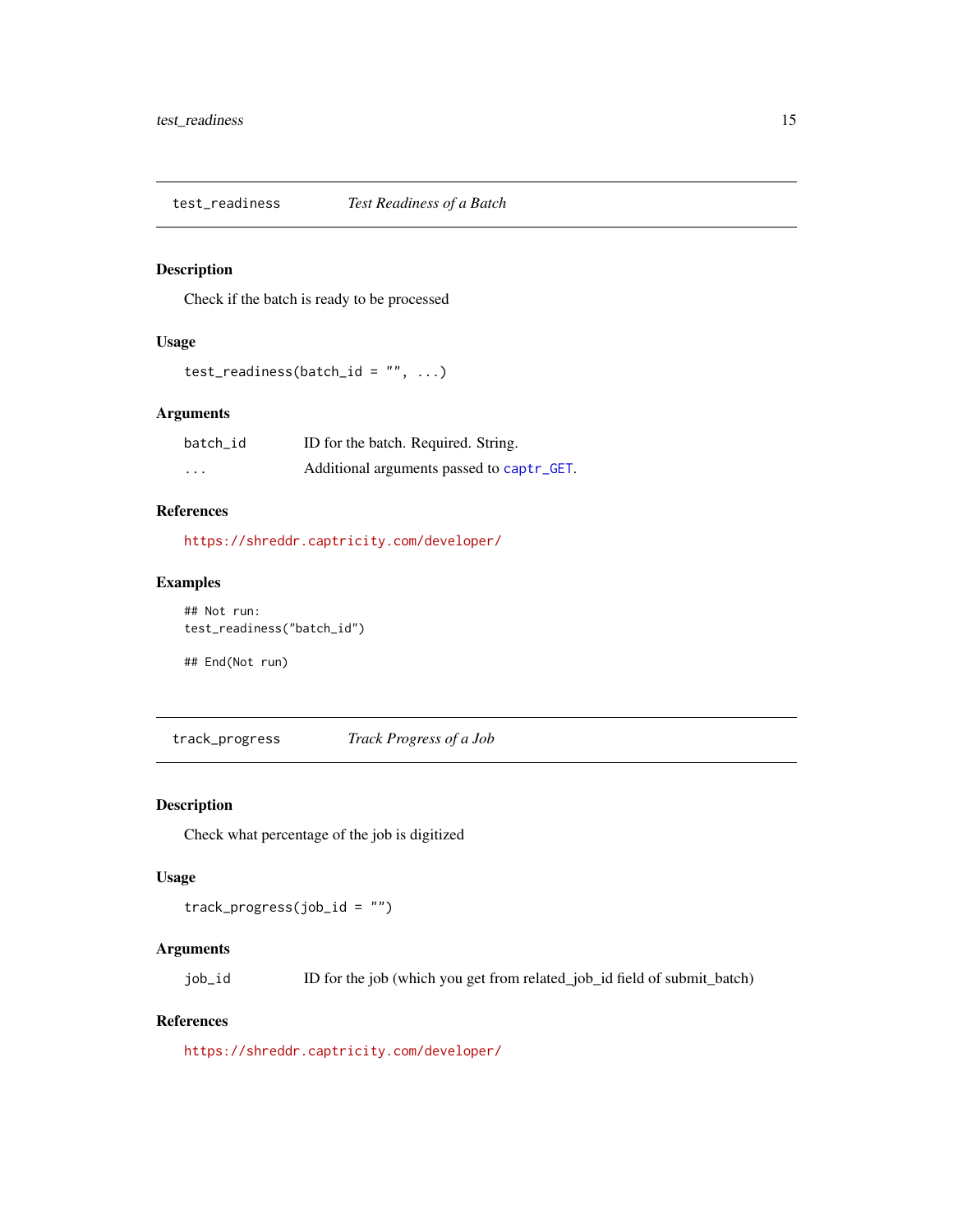# Examples

```
## Not run:
track_progress("job_id")
```
## End(Not run)

upload\_image *Upload Image*

# Description

Upload an image to captricity.

#### Usage

```
upload_image(batch_id = "", path_to_image = "", \ldots)
```
# Arguments

| batch id                | ID for the batch                              |
|-------------------------|-----------------------------------------------|
|                         | path_to_image Path to the image you want OCRd |
| $\cdot$ $\cdot$ $\cdot$ | Additional arguments passed to captr_POST.    |

# References

<https://shreddr.captricity.com/developer/>

# Examples

```
## Not run:
upload_image("batch_id", "path_to_image")
```
## End(Not run)

user\_profile *User Profile*

# Description

Provides account information for the provided API Token.

# Usage

user\_profile(...)

<span id="page-15-0"></span>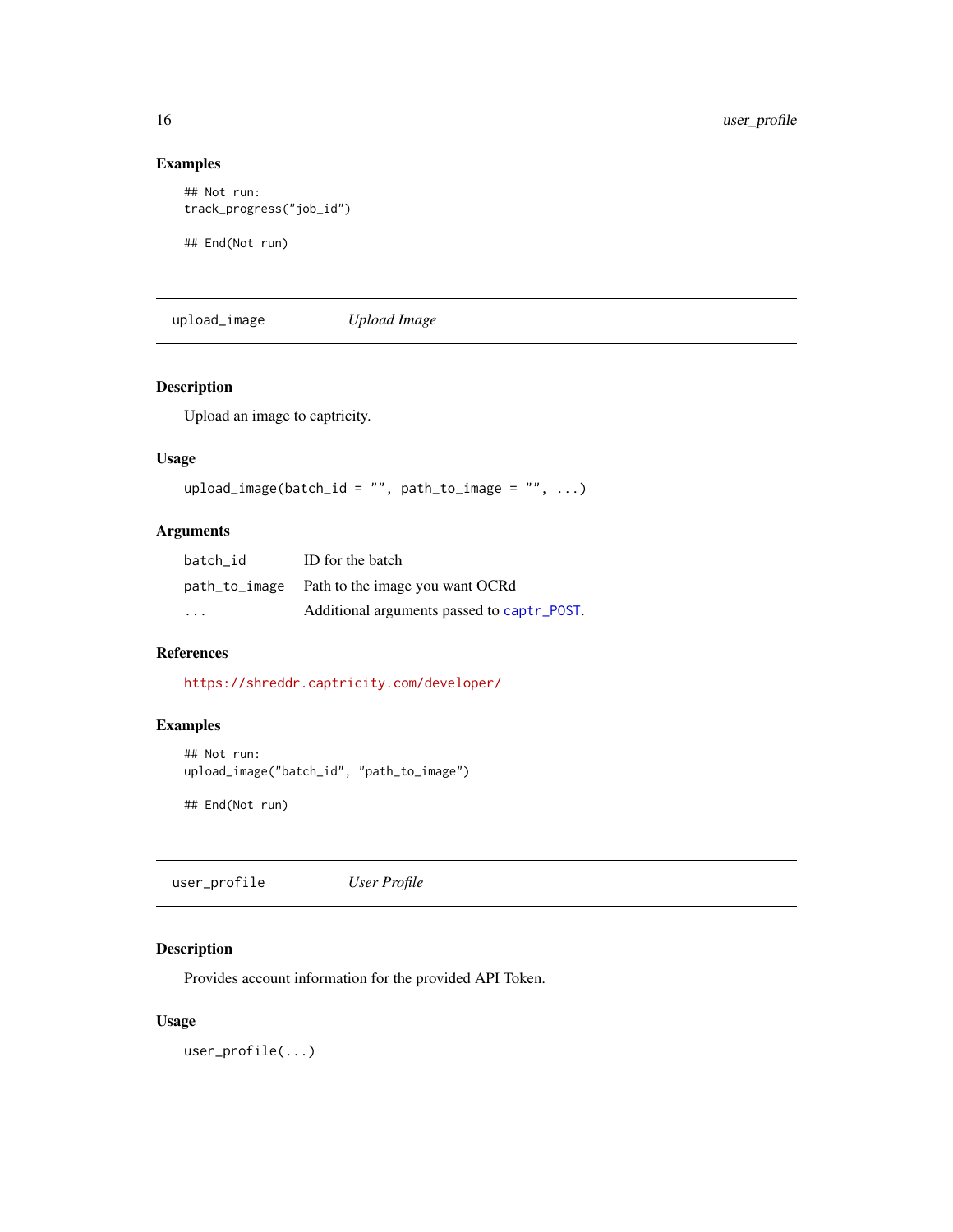# <span id="page-16-0"></span>user\_profile 17

# Arguments

... Additional arguments passed to [captr\\_GET](#page-3-1).

#### Value

named list with the following elements: username, deny\_batch\_submission\_for\_digitization, account\_balance, us

# References

[https://shreddr.captricity.com/developer/api-reference/#v1-user\\_profile](https://shreddr.captricity.com/developer/api-reference/#v1-user_profile)

# Examples

## Not run: user\_profile()